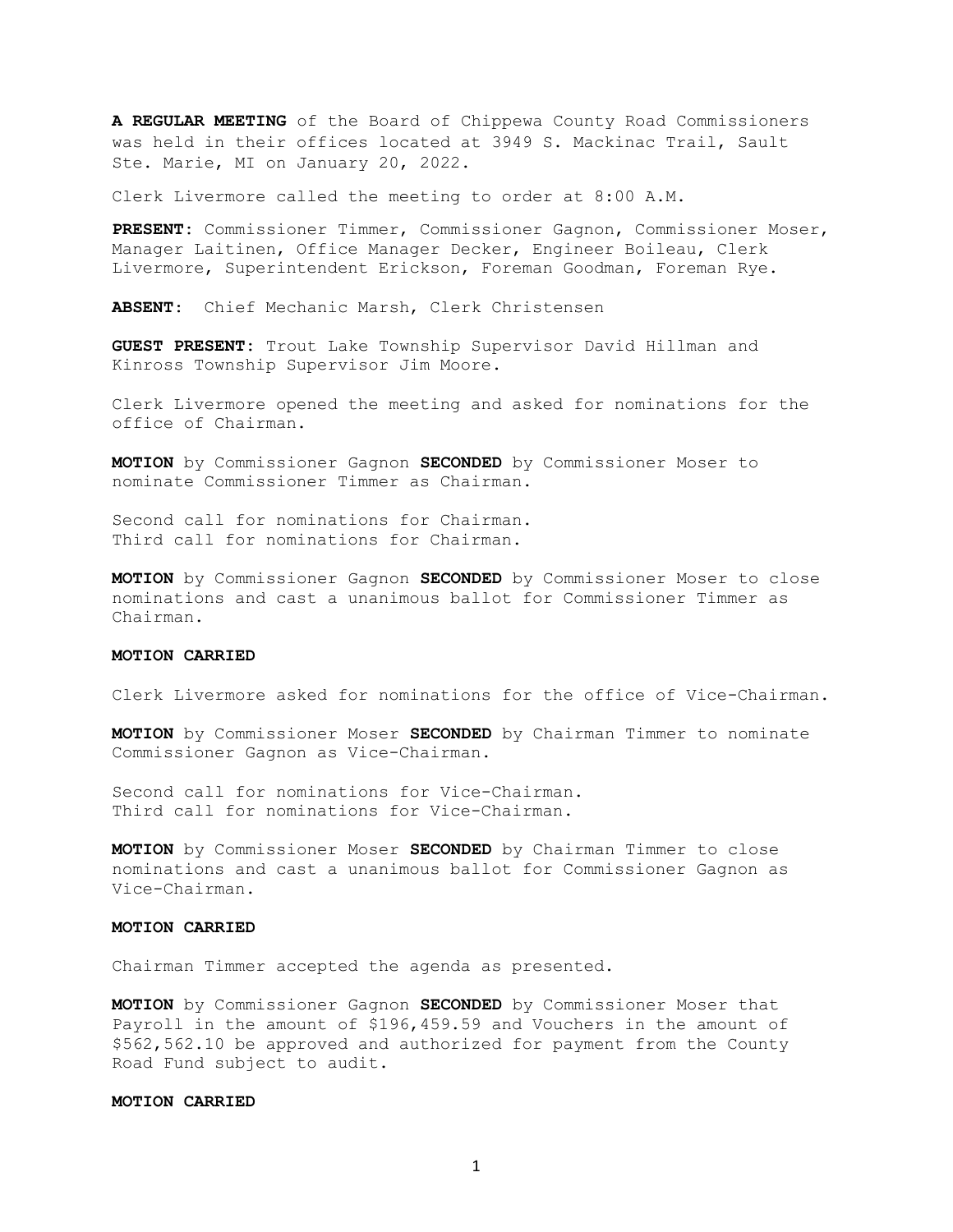MOTION by Commissioner Moser SECONDED by Commissioner Gagnon to approve the regular meeting minutes from January 6, 2022 and place them on file.

### MOTION CARRIED

MOTION by Commissioner Moser SECONDED by Commissioner Gagnon to approve the Public Hearing Minutes from December 28, 2021 and place them on file.

### MOTION CARRIED

## PUBLIC COMMENTS

- Jim Moore, Kinross Township Supervisor, inquired about a tentative date to fix a patch of Ploegstra Road. Manager Laitinen indicated there is not set date but anticipates early Spring.
- Township Supervisor Moore requested a lighted stop sign and replacement of the road name sign at the end of Short Cut Road. Discussion ensued.
- David Hillman, Trout Lake Township Supervisor, inquired about the process to reclassify Molly Gibson road from seasonal to county. The seasonal portion of the road has full-time residents living on it. The current road is not in a condition acceptable for plowing. Discussion ensued regarding the policy and procedure including township support.

### STAFF REPORTS

Office Manager Decker

Year-end reports and audit prep.

Superintendent Erickson

- $\bullet$  Busy with storms bringing drifting snow and lake effect bands.
- Emission issues with the new trucks in the fleet are becoming a nightmare. Repair problems are making them unreliable. Discussion ensued.

Foreman Goodman

· Busy.

Foreman Rye

Plugging away and getting caught up.

Engineer Boileau

- All Federal Aid is officially obligated for this season.
- Wrapping up Ship Wreck project.
- Worked on bid packages for local projects.
- February has several conferences that may conflict with upcoming board meetings.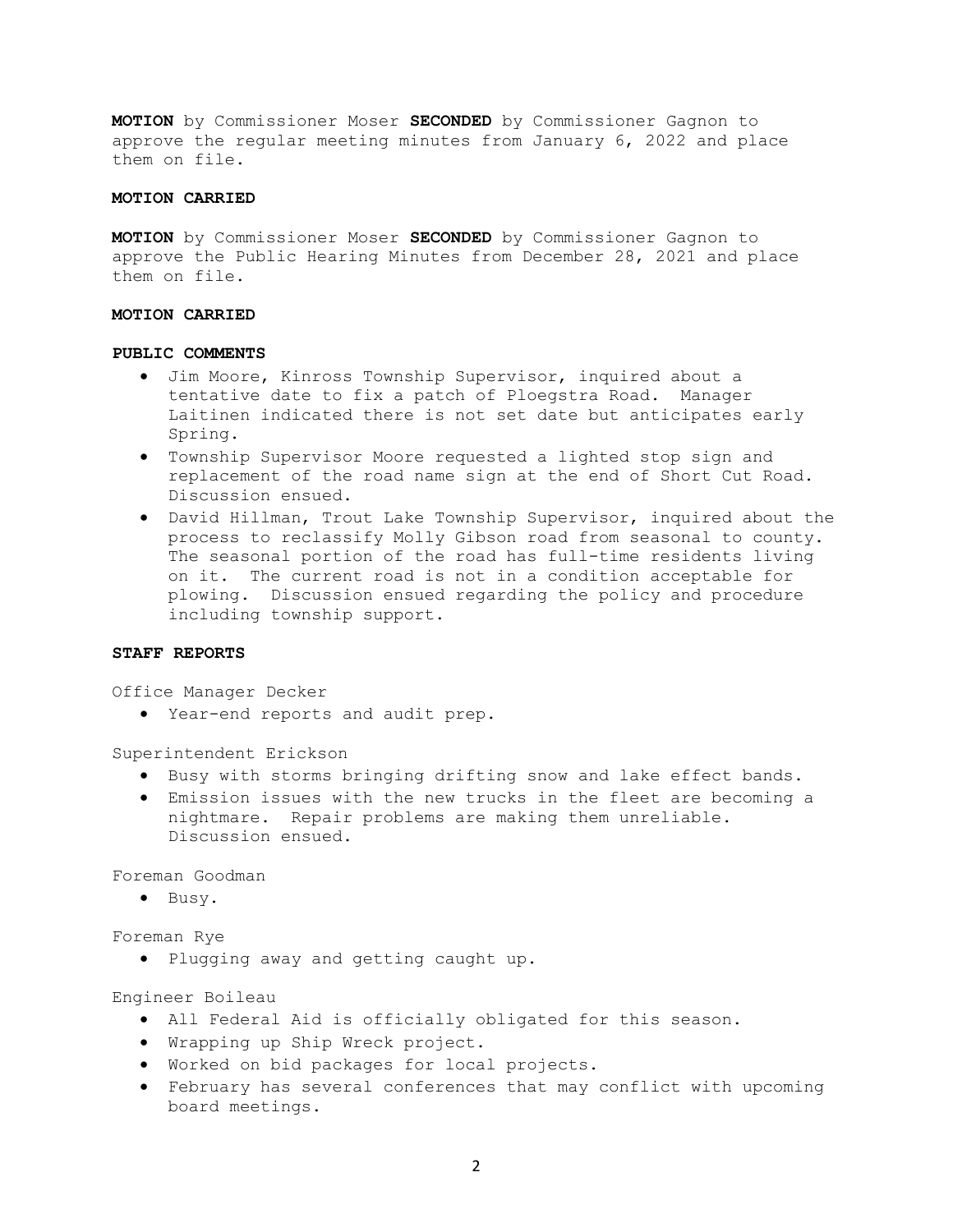## Clerk Christensen

. No Report.

Union President Cheney

Nothing New.

Payroll/H.R./Board Clerk Livermore

- Beginning January 15th, BCBS will reimburse members for up to eight (8) at-home rapid diagnostic tests for COVID-19. Information regarding this program is available in the office.
- Year-end reporting is complete and W2s have been distributed.
- Working on gathering information for the auditors and cleaning up the vault.

Chief Mechanic Marsh

No Report.

# MANAGER'S REPORT

- Attended an information session with Senator Stabenow's Office on the infrastructure bill. The session brought awareness to a competitive grant programs for Bridges through the US DOT and new highway programs that are coming mostly through RTF.
- Received a guidance document from Doug Mills, Baraga County Engineer Manager. It was a summary of the final rule published by Treasury on how the ARPA funds can be distributed. Entities receiving funds can allocate as a replacement funds providing for normal government services. This may provide a possible opportunity for funding the work at the Paradise site and other road work.
- Received an update from BIA for funding the Six Mile Road Bridge project. Additional information will be sent.
- A water meter issue developed at the Brimley Garage. Upon investigation, it was discovered the basement had a couple feet of standing water, causing concerns relating to contamination and safety. The water is being pumped out into a septic hauler and taken to the treatment plant in Sault Ste. Marie.
- New residents to Paradise contacted us regarding information provided to them by the group involved with "Pure Paradise." The information they were provided regarding our site caused them some concern. We provided them with our information on the site as well as contacts at EGLE for a better understanding of the issues related to this property.
- The term for serving on the Wetland Board is up and an application for reappointment to the board has been submitted.
- UP Road Builders is February 3-4.
- Received a request from the committee responsible for planning the Blueberry Festival in Paradise to utilize the site of the old salt barn for vendor parking. Granted access for parking